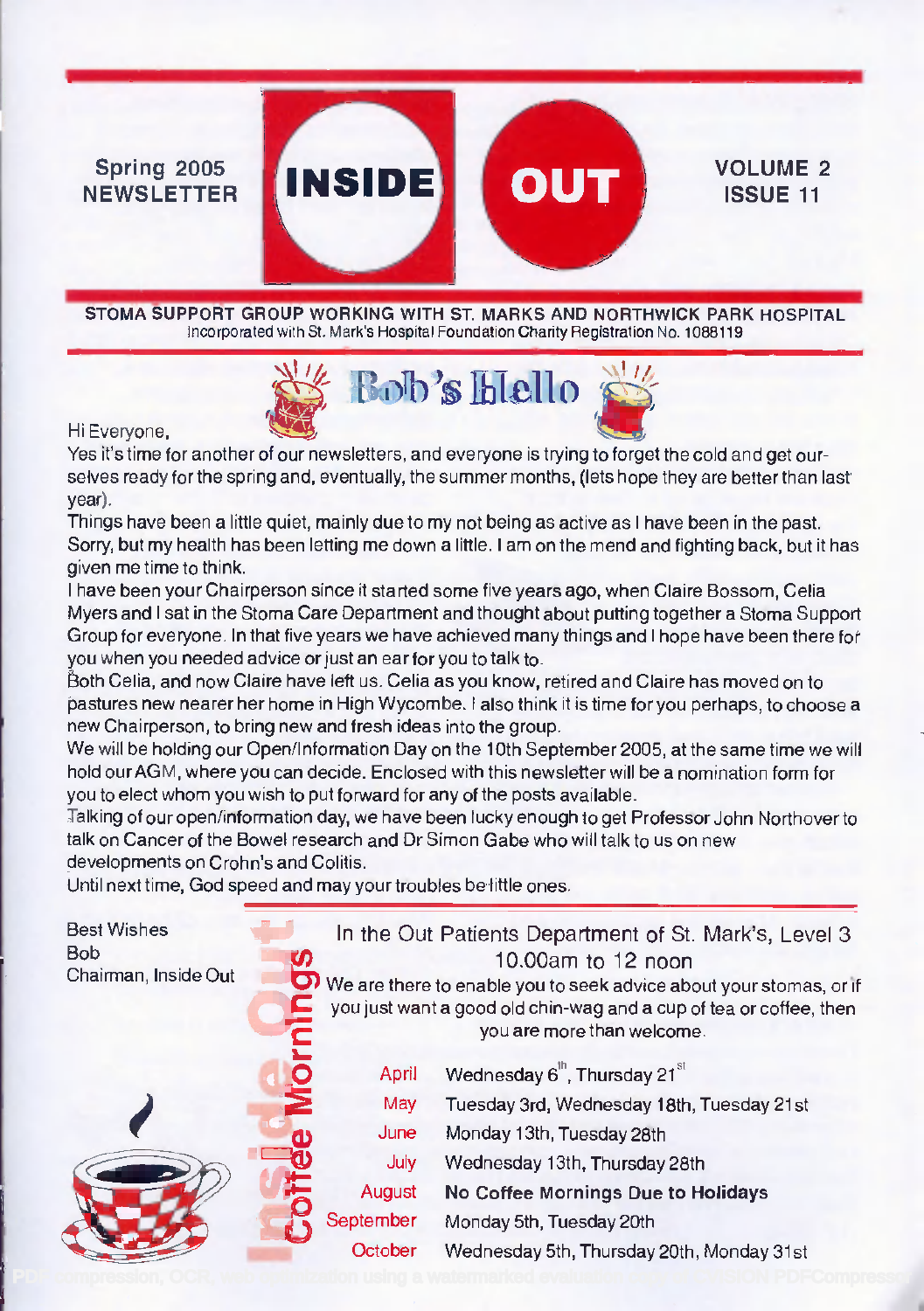# Dear 'Inside Outers'

Sitting trying to compose an interesting missive for our newsletter, the sun is shining, the sky is blue but it's oh so cold outside. If you are indoors in the warm, as I am, you could be forgiven for thinking it was spring but it most certainly isn't. I hope that you have all come through the winter period unscathed. We are all ready heading for March (doesn't time fly when you're having fun or it does when you are older) and spring will be with us shortly.

It's been quiet through the winter, <sup>I</sup> think we must be all suffering from the SAD syndrome. Anyway, down to business - have you all paid

your membership fee? Come on now. Its only £5.00. If you haven't got/ filled in a standing order

form, let me know and I will send you one; or you can send a cheque for £5.00 (or more!) made payable to St. Mark's Foundation (Inside Out) - this can be sent to me at my home address on the back page. When you receive this copy of Inside Out, will you check that your name, address, and postcode are correct. Misreading handwriting and having the address list re-typed

sometimes means errors have inadvertently been made. Please check and let me know by phone, letter or by e-mail if anything is incorrect. As I have already said, Spring will be here very soon with summer following very soon afterwards. This sets one's mind to thinking about holidays, warm seas, swimwear and luxury underwear for both men and women. Pick up a CUIWEAR leaflet in the stoma department at St Mark's; when you buy, we get commission. Everyone who has bought from CUIWEAR has been very pleased with the quality of the goods and the service given to our members, myself included. At this moment in time there is not a lot going on. The coffee mornings are still well supported with different manufacturers making an appearance about once a month. Unfortunately I rarely get to these mornings but hear a lot about them. The next time I will definitely see you

is at out AGM on September 10th 2005, slightly later this year because of the non availability of the Himsworth Hall - so please put the date in your diary now.

Wishing you all the best of health in 2005.

Diane Owen - Secretary/Treasurer

#### A short message from the editor

Diane, our estimable secretary/treasurer has mentioned CUIWEAR, you will remember that she wrote of her delight in her swimsuit in the winter newsletter and the care that CUIWEAR took to ensure that it arrived on time. I have purchased several differing types of the underwear and have found them all very well made, in lovely material and well designed, also delivered quickly. I can thoroughly recommend them, consequently I will not be shopping elsewhere for such items. J.E.M.G

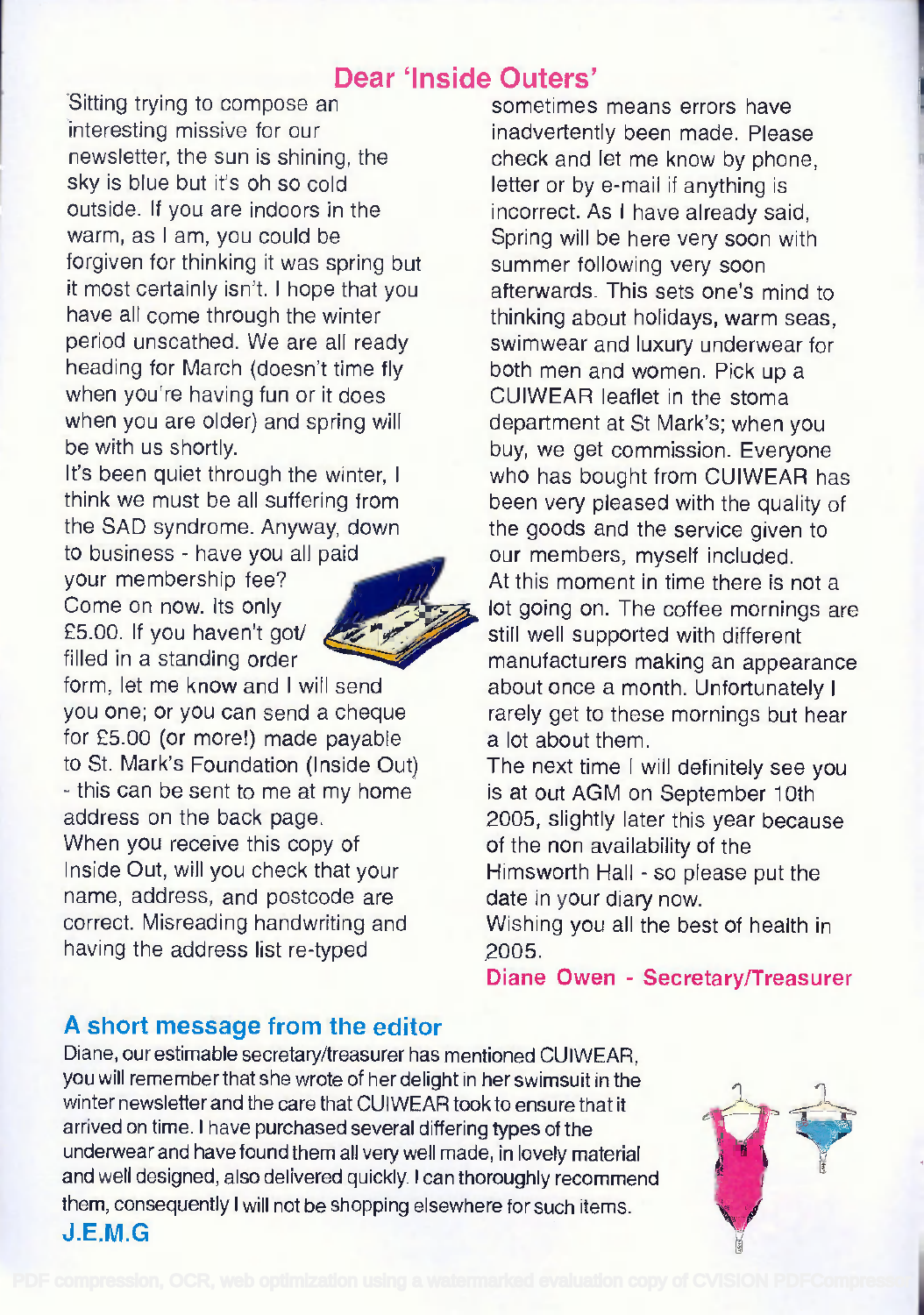# Irrigation

Colostomy irrigation has been used as a method of controlling colostomy output since the 1920s, but remains largely underutilised. It has been estimated that only 4.7% of colostomists in the UK irrigate in contrast to the USA where the majority of these individuals irrigate. Colostomy irrigation is the practice of installing a measured amount of lukewarm water into the colon via the colostomy. There are some people, who find it hard to adjust to life with an appliance and may wish to look for an alternative method of stoma management. An alternative method is colostomy irrigation, which is a way of achieving faecal continence. Although irrigation can offer a safe way to control how and when the colostomy works, it is not suitable for everyone as the appropriate stoma for irrigation is an end colostomy with a formed stool. Therefore anyone wishing to irrigate will be required to attend the stoma care clinic for a full assessment.

The assessment carried out will gather important medical data and underlying conditions such as:

- Active inflammatory bowel disease, such as Crohn's disease as there is a potential risk of  $\ddot{\bullet}$ the formation of a fistula, diverticular disease or radiation colitis. Irritable bowel syndrome will also make it inadvisable for the patient to irrigate.
- There must be caution with individuals who have cardiac or renal disease as they may have ۰ potential fluid overload complications.
- Stoma complications such as hernia, stenosis or prolapse can make it difficult forthe ▲ person to irrigate.
- Those with the tendency to diarrhoea, which is not controlled by diet or drugs, or those who Ά respond to stress by having diarrhoea. The ideal consistency would be a formed faecal output.

Psychological, physical and social needs are taken into account, as it is paramount that the individual is motivated to master the procedure and technique involved. An appropriate level of manual dexterity and eyesight is also required. Irrigation is time consuming, thus adequate bathroom facilities are essential.

It is usually suggested that irrigation is taught approximately three months post operatively, however individual circumstances will always be assessed for example, wound healing, chemotherapy and general post operative recovery. The consultants approval must be obtained before any teaching commenced. The general Practitioner would also be notified.

# The Advantages and Disadvantages of Irrigation

# Advantages

- ۰ Individual in full control of their bowel function
- ۰ Confidence in personal appearance increased
- No need to wear an appliance  $\ddot{\bullet}$
- Freedom to relax more in social activities ۰
- Wind, irregular bowel motion and odour will be reduced  $\spadesuit$
- ۰ Increased confidence regarding appliance leakage
- ۰ Do not need to dispose of used appliances
- Less equipment to carry around ٠
- An Irrigation kit comes in a small bag and is available on prescription ٠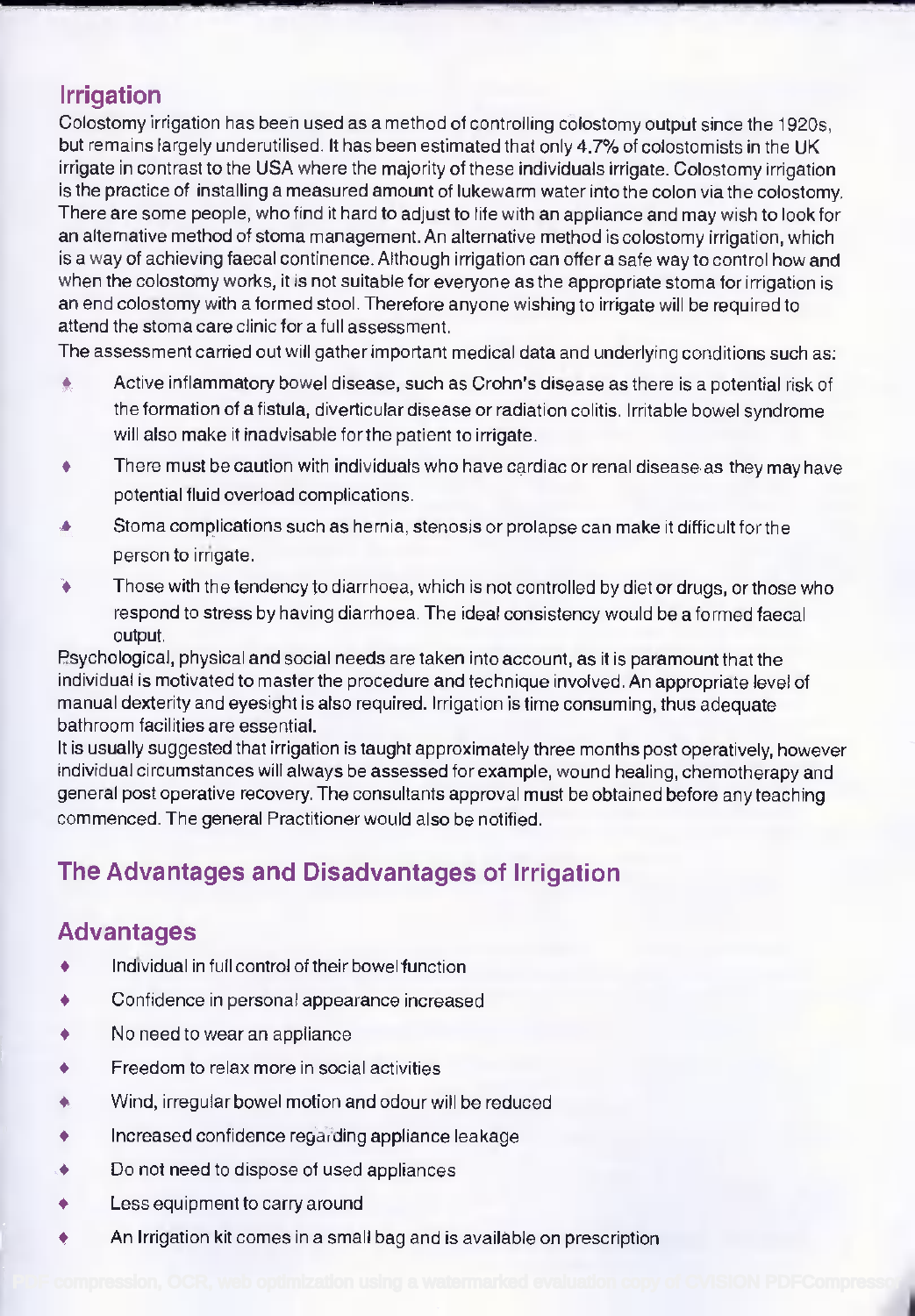### Disadvantages

- Colostomy irrigation is time consuming and can take up to one hour each day or alternate ۰ day
- It is important to irrigate at about the same time each day ◢
- Inadequate toilet facilities (only one bathroom) may make this procedure difficult for ostomist and family members
- Individuals may find this method difficult away from home ۸
- Can not stop/start procedures. It must be continuous ۵

If you are a suitable colostomist for irrigation, an appropriate time should be arranged with your stoma nurse, to commence teaching. The period of teaching will depend on the individual, but at least three consecutive days should be sufficient before you are left to irrigate independently. The equipment that is required is an irrigation set, which includes a cone, tubing, and irrigation bag or water reservoir and irrigation sleeves. A hook, on which to hang the irrigation bag and ideally this should be secured to the wall at shoulder height when sitting on the toilet. Lubricating gel is used to insert the cone more easily. A colostomy bag or cap to wear after irrigation.

It is essential that teaching be carried out with your stoma nurse until you feel confident to commence independently as situations may arise that require attention.

- $\bullet$ Unable to administer fluid as cone tip may be resting against the mucosa therefore moving the cone around whilst irrigating may help to resolve this. Often the individual is very tense (especially on the first attempt), deep breathing exercises may help, but on some occasions the procedure may need to be stopped and tried another day.
- Abdominal pain can be caused by the fluid entering too quickly, thus check the height of the ٠ reservoir. It is important to remember that there are no nerve endings in the colon and it is therefore easy to bum the bowel. In contrast to this if the water is too cold then the bowel will contract making the evacuation of the faeces an impossibility. It is vital that the temperature is tested first. The temperature should be tepid, approximately 37°c.
- Alcohol, particularly red wine drunk the night before may lead to a degree of dehydration and the retention of more irrigation fluid than normal.
- The experience of the breakthrough of stool may be due to administering too much water, ۷ thus less may be required. If too much water enters the ascending colon it may seep out during the day. Between 800mls to 1200mls depending on the individual is to be used.
- Bleeding from the stoma may be caused by tenseness. This can be eased by gently massaging the stoma with a gloved finger lubricated to dilate the aperture.

As mentioned previously, irrigation is not suitable for everyone, however it is an alternative that is a safe way to control how and when your stoma works.

#### Sarah Varma

Stoma Care Specialist St. Mark's & Northwick Park (Community)



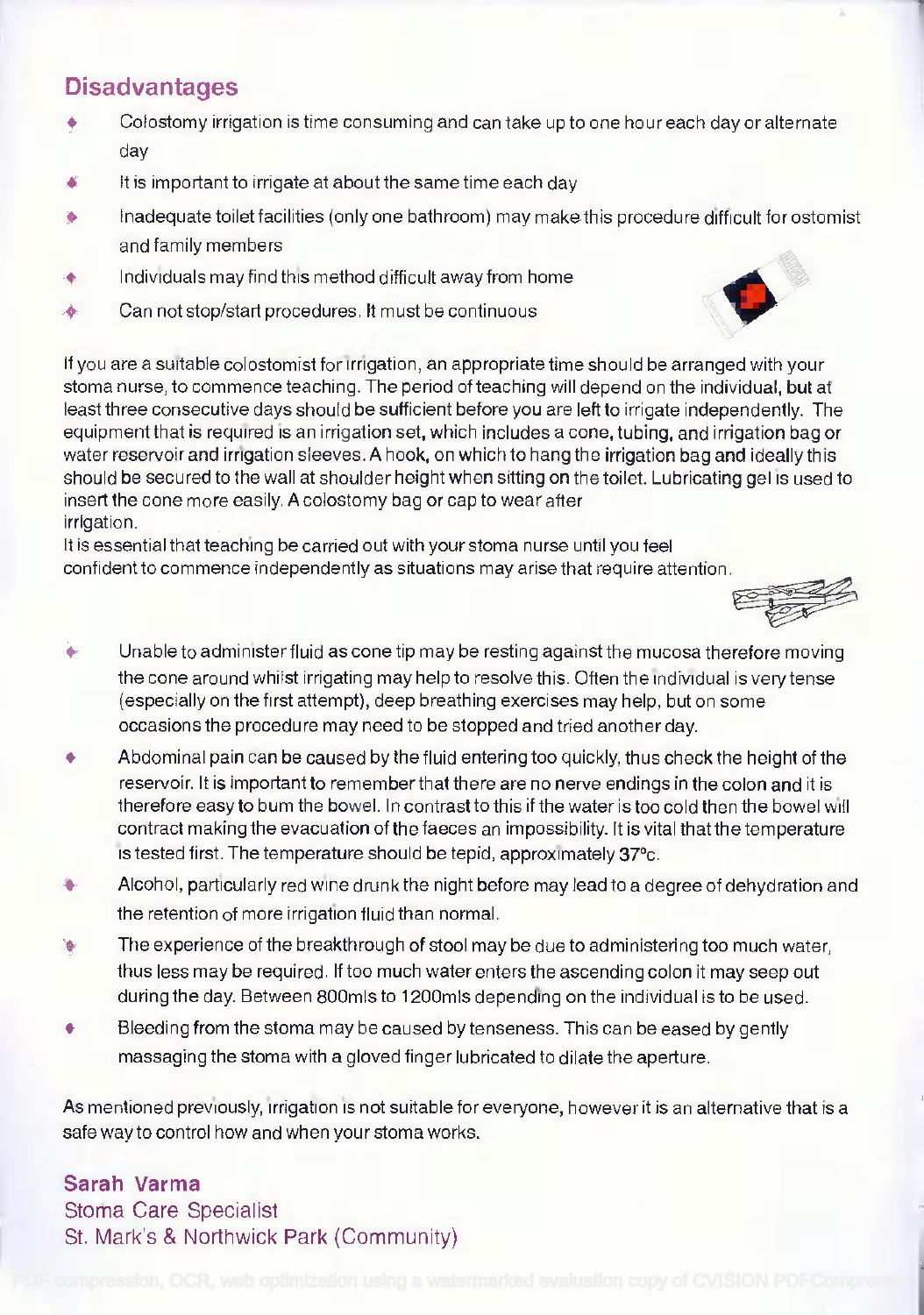# STOMA (Parastomal') HERNIAS

A Hernia is a weakness or split in the muscle wall of the abdomen which allows the abdominal contents (usually some part of the intestine) to bulge out. The bulge is particulary noticeable upon tensing the abdominal wall muscles - such as occurs when coughing, sneezing, straining or simply standing. Stomas pose an additional problem. When a stoma is brought out to the surface of the abdomen it must pass through the muscles of the abdominal wall, thus a potential site of weakness is immediately created. In the ideal situation the abdominal wall muscles form a snug fit around the stoma opening. However, sometimes the muscles come away from the edges of the stoma thus creating a hernia - in this case, an area of the abdominal wall adjacent to the stoma where there is no muscle.

Factors that can contribute to causing a stoma hernia to occur include coughing, being overweight or having developed an infection in the wound at the time the stoma was made. The development of a stoma hernia is often a gradual phenomenon, with the area next to the stoma stretching and becoming weaker with the passage of time. This weakness, or gap, means that every time one Strains, coughs, sneezes or stands up, the area of the abdomen next to the stoma bulges, or the whole stoma itself protrudes as it is pushed forwards by the rest of the abdominal contents behind it.

They may make it difficult to attach a bag properly and sometimes their sheer size is an embarrassment as they can be seen beneath clothes. Although a rare complication, the intestine can sometimes become trapped or kinked within the hernia and become obstructed. Even more seriously the intestine may then lose its blood supply, known as strangulated part of the bowel from being irreversibly damaged.

Regardless of inconvenience or pain, hernias are defects in the abdominal wall and should not be ignored simply because they might not hurt.

There are surgeons who advocate that small stoma hernias that are not causing any symptoms do not need any treatment.

Furthermore, if they do need treatment it should not be by operation in the first instance but by wearing a wide, firm colostomy/ileostomy belt. This is probably true with small hernias, in people who are very elderly and infirm or people for whom an anaesthetic would be dangerous (serious heart or breathing problems for example).

As with all hernias size will increase as time goes by. Stoma hernias are rarely painful, but are usually uncomfortable and can become extremely inconvenient.

We feel that nowadays operative repair of the stoma hernia should be given more serious consideration to improve the quality of life, prevent progressive enlargement of the hernia with time and make it easier to manage the stoma.

#### Repair of Stoma Hernias - The Usual Approach

If symptoms are severe enough, the hernia is repaired. The repair of a stoma hernia requires that the abdominal wall tissue is made to fit back snugly around the stoma, leaving no weakness. Over the years many different surgical approaches to this problem have been tried.

There are two options. One can move the stoma to a new site on the abdomen, i.e create a new opening elsewhere and repair the hernia at the old site as one would any other hernia, or one can try to repairthe hernia around the stoma, leaving the stoma where it is. Repair of the hernia without moving the stoma involves opening the abdominal wall over the hernia adjacent to the stoma and re-suturing muscle and supporting tissues in the area. Although this may appear to be the most straightforward way of doing it, this is not always a successful method.

If the original stoma site is unsatisfactory for other reasons, or if the hernia is very large it may be necessary to re-site the stoma, making a new stoma through fresh, healthy tissue. The area of the hernia, together with the site of the original stoma is then repaired, usually by stitches.

This can be a more successful procedure regarding repair of the hernia, but is a more major operation because of the many technical, surgical difficulties in dismantling the existing stoma and transferring it from one side of the abdomen to the other.<br>[PDF compression, OCR, web optimization using a watermarked evaluation copy of CVISION PDFCompressor](http://www.cvisiontech.com/)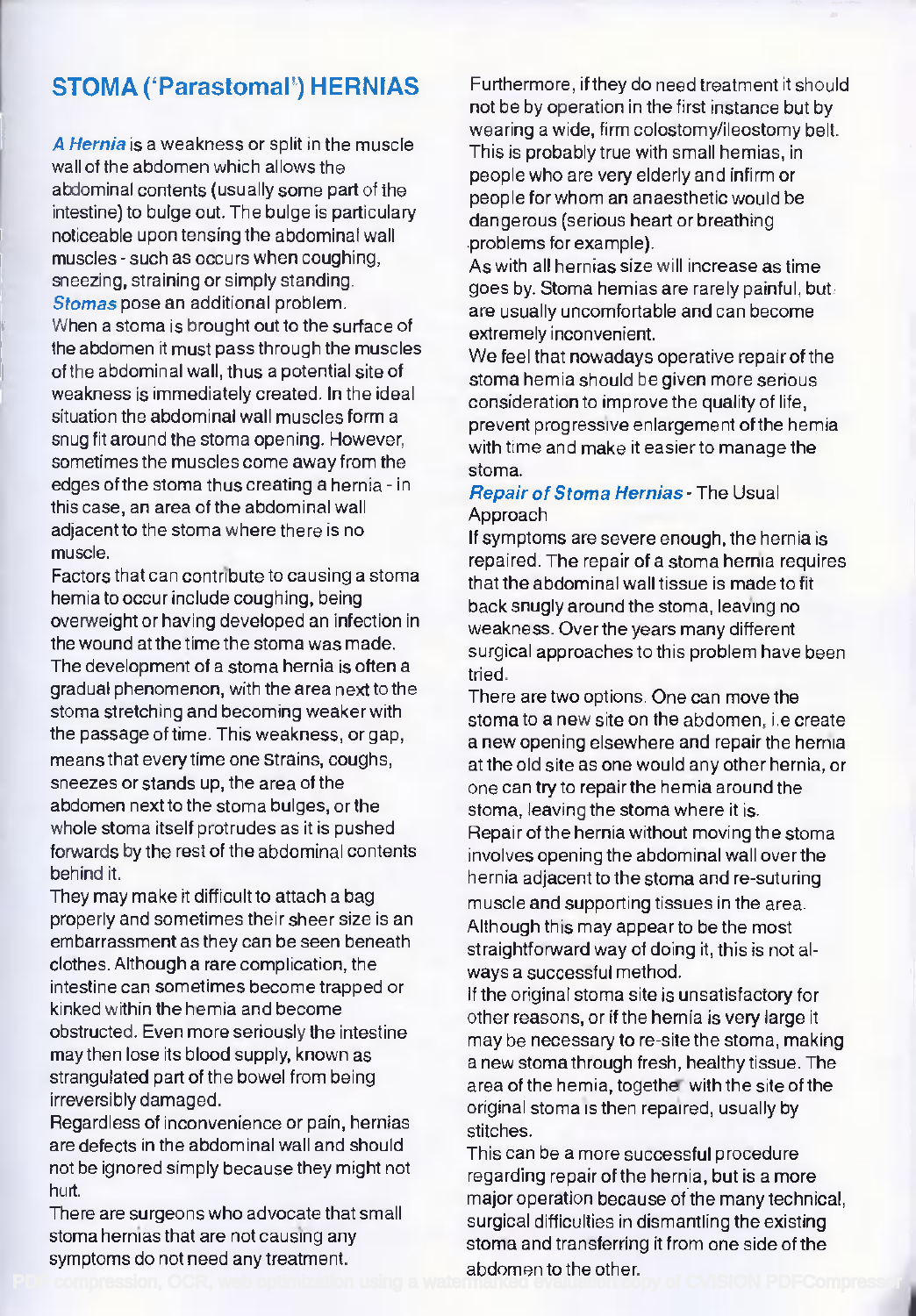# Development of Stoma Surgery and Stoma Care

| Date           | Milestone                                                                                                                                                                                                 |  |  |  |
|----------------|-----------------------------------------------------------------------------------------------------------------------------------------------------------------------------------------------------------|--|--|--|
| 4th Century BC | Praxagorus:- 1st bowel decompression via a colostomy which he closed after                                                                                                                                |  |  |  |
|                | emptying bowel of its contents.                                                                                                                                                                           |  |  |  |
| 1707-1709      | Heister:- Performed enterostomy operations on battle casualties in Flanders.                                                                                                                              |  |  |  |
| 1776           | M Pillore:- Caecostomy for obstructing carincoma of the rectum.                                                                                                                                           |  |  |  |
| 1793           | Duret:- Colostomy operation on a 3 day old baby with imperforate anus, who<br>survived.                                                                                                                   |  |  |  |
| 1815           | Mr Freer of Birmingham performed left iliac colostomy for imperforate anus in<br>a neonate who died after 3 weeks.                                                                                        |  |  |  |
| 1818           | Mr Freer performed a left iliac colostomy in an adult with a rectal structure.                                                                                                                            |  |  |  |
| 1820           | Mr Pring:- Left inguinal colostomy in a 64 year old woman with a<br>carcinomatous obstruction of the bowel.                                                                                               |  |  |  |
| 1824           | Mr Martland of Blackburn - left iliac colostomy for a 44 year old bookmaker<br>with a carcinomatous obstruction. Described the appliance used, which<br>remained unaltered in principle until the 1950's. |  |  |  |
| 1839           | Amussat reported 29 cases treated by colostomy - 4 babies and 5 adults<br>survived.                                                                                                                       |  |  |  |
| 1884           | Mayde used a goose quill to support the colostomy loop.                                                                                                                                                   |  |  |  |
| 1887           | William Allingham wrote about the surgery of double lumen loop ostomy which<br>he performed.                                                                                                              |  |  |  |
| 1913           | Brown used temporary ileostomy for the management of ulcerative colitis.                                                                                                                                  |  |  |  |
| 1917           | JP Lockhart:- Mummery reviewed 50 colostomists, and gave the first advice<br>on stoma care.                                                                                                               |  |  |  |
| 1927           | Lockhart:- Mummery recommended the procedure of colostomy irrigation.                                                                                                                                     |  |  |  |
| 1944           | Development of the Koenig bag reported by Strauss; rubber bag developed<br>which adhered to the skin. Salts took over the English manufacture.                                                            |  |  |  |
| 1952           | Bryan Brooke performed the eversion ileostomy.                                                                                                                                                            |  |  |  |
| 1956           | lleostomy Association formed.                                                                                                                                                                             |  |  |  |
| 1958           | Norma Gill, an ostomist, becomes the first stomatherapist in USA.                                                                                                                                         |  |  |  |
| 1966           | Colostomy welfare group formed.                                                                                                                                                                           |  |  |  |
| 1969           | Barbara Saunders becomes first Stoma Care Nurse in UK at Barts.                                                                                                                                           |  |  |  |
| 1971           | Urinary Conduct Association formed.                                                                                                                                                                       |  |  |  |
| 1972           | First stoma care training course commenced at Barts.                                                                                                                                                      |  |  |  |
| 1978           | DHSS circulated recommendations or provisions of stoma care to all H.A's.                                                                                                                                 |  |  |  |
| 1992           | RCN working party produces Stoma Care Nursing Standards.                                                                                                                                                  |  |  |  |
|                |                                                                                                                                                                                                           |  |  |  |



When one door closes another door opens but we so often look so long and so regretfully upon the closed door, that we do not see the ones which open for us.

The best and most beautiful things in the world cannot be seen or even touched - they must be felt with the heart.

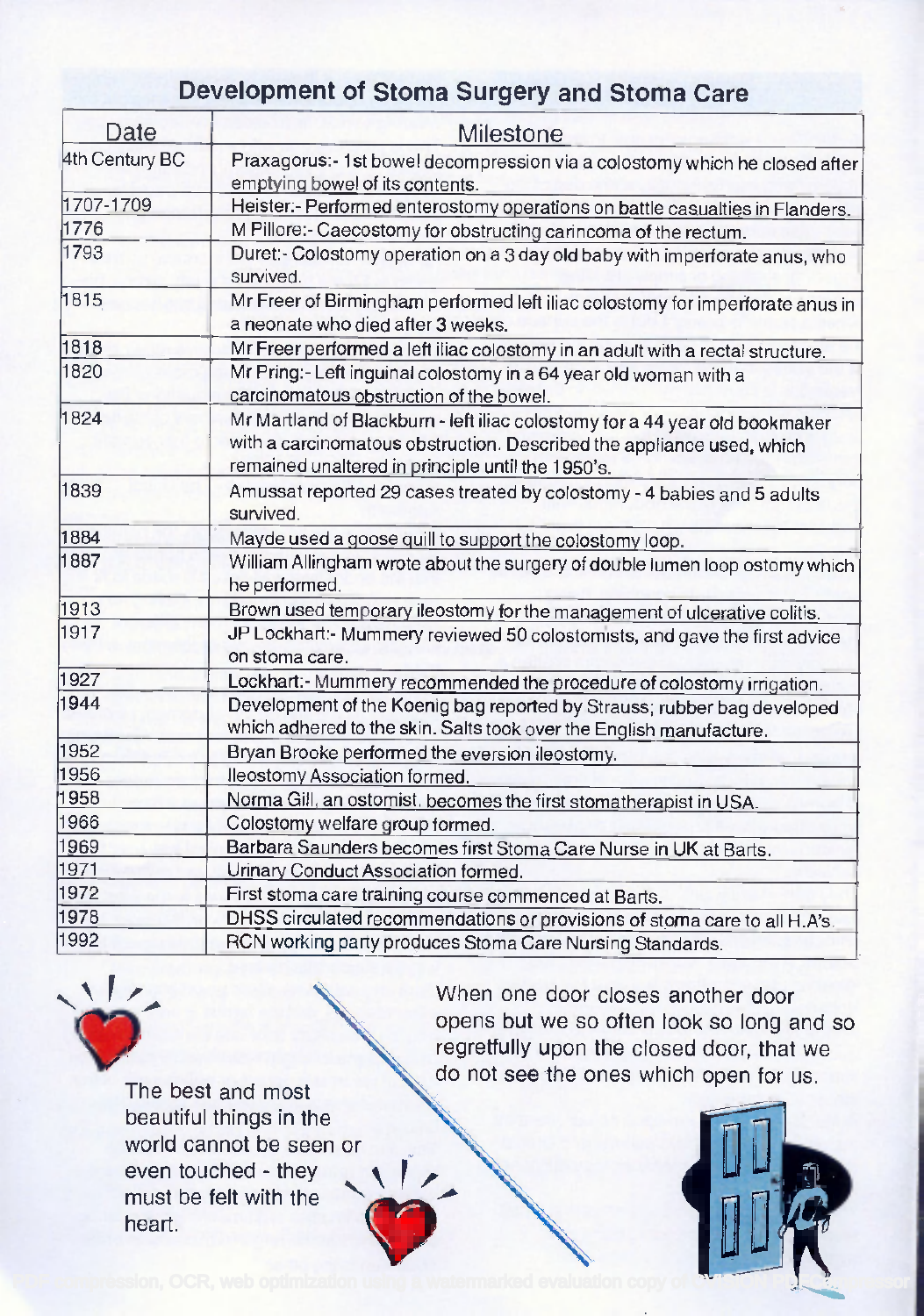# Juices for Health

#### Irritable Bowel Syndrome:

Diarrhoea interspersed with constipation is the classic symptoms of irritable bowel syndrome, which can be brought on by stress, as well as other causes. Mild, yet nutritious juices (containing B vitamins and vitamin C) may help settle the stomach and bring a little relief. It is best not to overwhelm the stomach with combination juices, and juices should be diluted before drinking.

#### Juices

Each recipe makes approx. one 8fl oz/230ml glass of juice. Adults can drink up to three glasses diluted, daily, but do vary the juices for maximum benefit. Juice each ingredient then blend using a spoon.

- 1 apple 4f1 oz/115m1 still water or
- 1 pear 4f1 oz/115m1 still water or
- 10 carrots 4fl oz/115ml still water or
- 2 stalks of celery 4fl oz/115m1 still water

#### Some Golden Rules

Beginners should drink up to 3 8fl oz/230m1 glasses of juice a day. Veterans can up the amount to 6 glasses. Always dilute dark green vegetable juices (i.e. broccoli, spinach, and watercress) and drink red vegetable juices (i.e. beetroot, red cabbage) by 4 parts to 1. They are very potent in taste and effect.

Drink vegetable and fruit juice in order to get the maximum nutritional benefit. Too many fruit juices will overload your system with the fruit sugar, fructose.

Fruit juices cause a rapid rise in blood sugar, and anyone suffering from candidiasis should be cautious regarding excessive sugar intake. If you are prone to suffer from thrush, therefore, or suspect you may have a yeast infection in the digestive tract, you should take professional advice before increasing your intake of fruit juices (vegetable juices are, on the whole, not a problem in such cases). This advice also applies to anyone with low blood sugar or with diabetes. Never mix vegetables and fruit juices together in the same glass or you may well suffer from embarrassing flatulence! The exceptions are apple and carrot, which you can mix with anything.

Do not look back and ask why, look forward and ask, why not.

Only I can change my life. No one can do it for me.





He who asks is a fool for five minutes, but he who does not ask remains a fool forever.